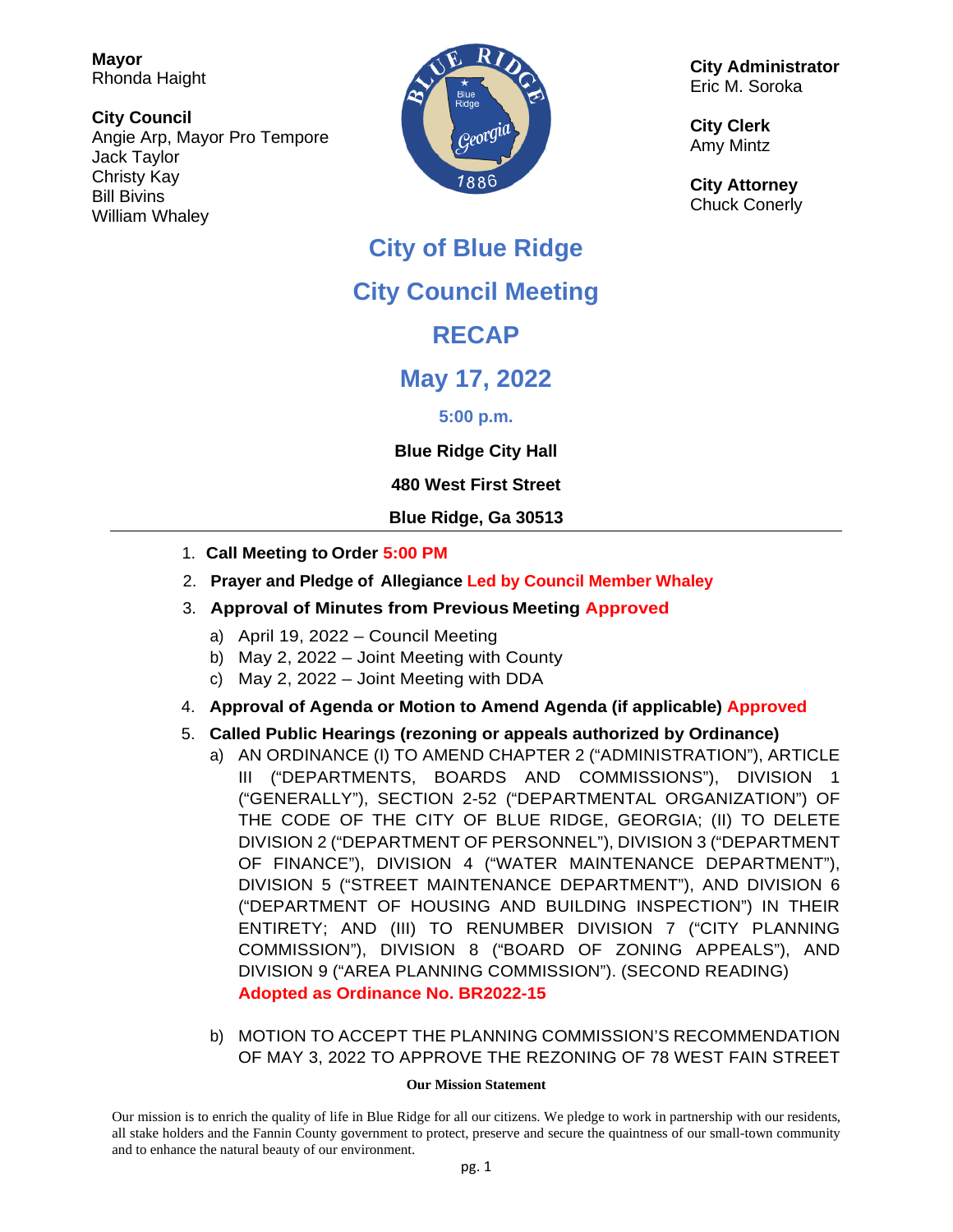(PARCEL BR01 136), OWNED BY LATY, LLC AND BEING APPROXIMATELY 0.38 ACRES, FROM R2 TO C2. **Approved**

- c) A ZONING ORDINANCE/ACTION AMENDING THE ZONING MAP OF THE CITY OF BLUE RIDGE, GEORGIA, BY REZONING ONE PARCEL OF LAND WITHIN THE CITY OF BLUE RIDGE, BEING TAX PARCEL BR01 136 OWNED BY LATTY, LLC AND BEING APPROXIMATELY 0.38 ACRES, MORE OR LESS, AS MORE PARTICULARLY DESCRIBED IN THE LIMITED WARRANTY DEED ATTACHED HERETO AND INCORPORATED BY REFERENCE INTO THIS ZONING ORDINANCE ("PROPERTY") AND REZONING THE PROPERTY FROM MEDIUM DENSITY RESIDENTIAL ("R-2") TO GENERAL COMMERCIAL ("C-2"); REPEALING CONFLICTING ZONING ORDINANCES APPLICABLE TO THE PROPERTY; TO PROVIDE FOR SEVERABILITY; TO PROVIDE FOR AN EFFECTIVE DATE; AND FOR OTHER PURPOSES. (FIRST READING) **First Reading**
- d) MOTION TO ACCEPT THE PLANNING COMMISSION'S RECOMMENDATION OF MAY 3, 2022 TO APPROVE SEARLES FOUNDATION AFFORDABLE HOUSING LAND FUND, LLC TO REZONE A TRACT OF LAND FROM GENERAL COMMERCIAL (C-2) TO HIGH-DENSITY RESIDENTIAL (R-3). A TRACT OF LAND TOTALING 9.08-ACRES LOCATED AT THE INTERSECTION OF BOARDTOWN ROAD AND TRACKSIDE LANE AND IS IDENTIFIED AS TAX PARCEL BR03 033 AND BR03 034 **Approved**
- e) A ZONING ORDINANCE/ACTION AMENDING THE ZONING MAP OF THE CITY OF BLUE RIDGE, GEORGIA, BY REZONING TWO PARCELS OF LAND WITHIN THE CITY OF BLUE RIDGE, BEING TAX PARCELS BR03 033 AND BR03 034 OWNED BY SEARLES FOUNDATION AFFORDABLE HOUSING LAND FUND, LLC AND BEING APPROXIMATELY 9.08 ACRES, MORE OR LESS, AS MORE PARTICULARLY DESCRIBED IN THE LIMITED WARRANTY DEED ATTACHED HERETO AND INCORPORATED BY REFERENCE INTO THIS ZONING ORDINANCE ("PROPERTY") AND REZONING THE PROPERTY FROM GENERAL COMMERCIAL ("C-2") TO HIGH DENSITY RESIDENTIAL ("R-3"); REPEALING CONFLICTING ZONING ORDINANCES APPLICABLE TO THE PROPERTY; TO PROVIDE FOR SEVERABILITY; TO PROVIDE FOR AN EFFECTIVE DATE; AND FOR OTHER PURPOSES. (FIRST READING)

**First Reading**

f) AN ORDINANCE TO AMEND CHAPTER 10 ("BUSINESS REGULATIONS") ARTICLE II ("OCCUPATIONAL TAXES") OF THE CODE OF THE CITY OF

#### **Our Mission Statement**

Our mission is to enrich the quality of life in Blue Ridge for all our citizens. We pledge to work in partnership with our residents, all stake holders and the Fannin County government to protect, preserve and secure the quaintness of our small-town community and to enhance the natural beauty of our environment.